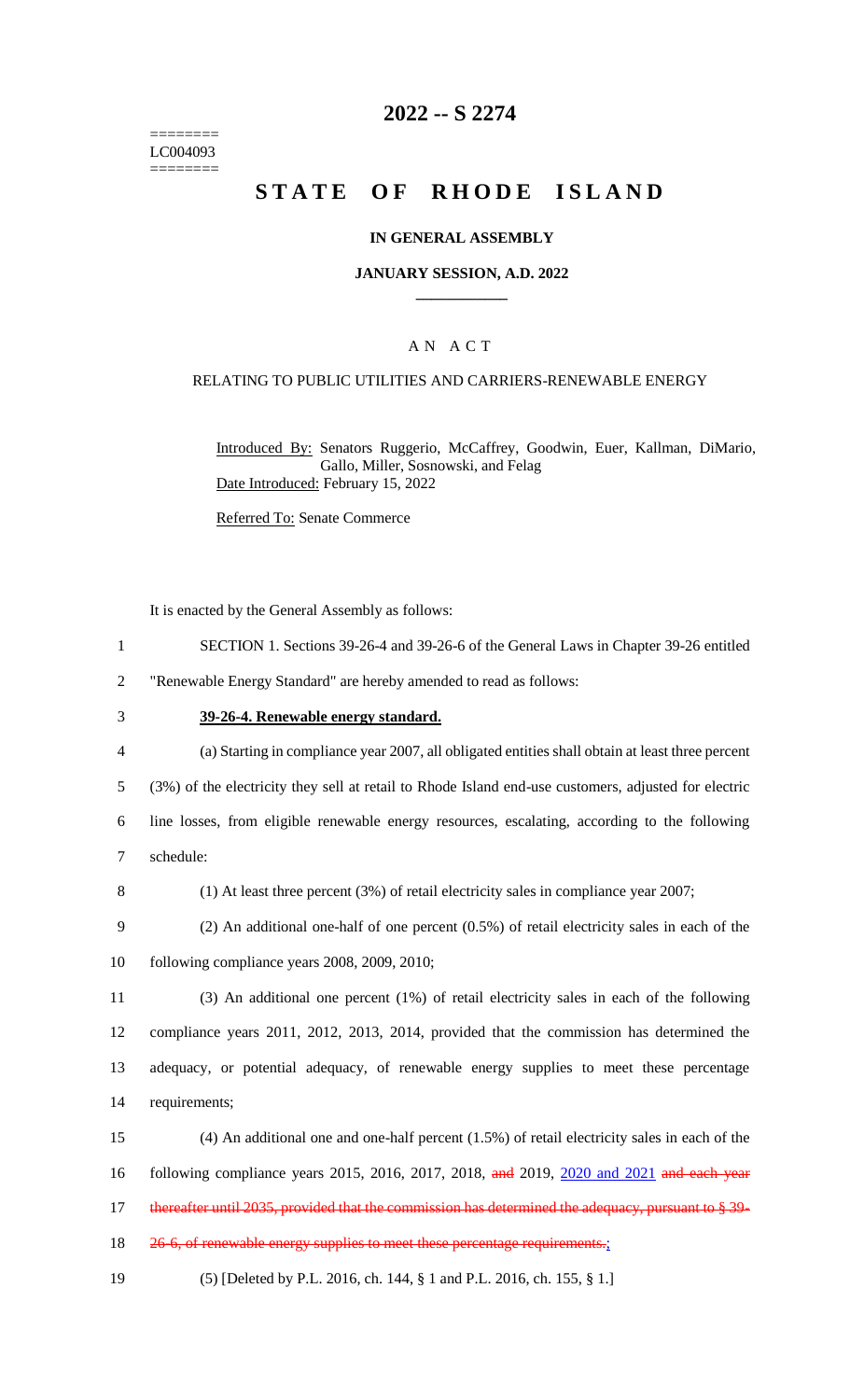- (6) An additional four percent (4%) of retail electricity sales in 2022; (7) An additional five percent (5%) of retail electricity sales in 2023; (8) An additional six percent (6%) of retail electricity sales in 2024; (9) An additional eleven percent (11%) of retail electricity sales in 2025, 2026, and 2027; and
- (10) An additional eleven and one-half percent (11.5%) of retail electricity sales in 2028, 7 2029 and 2030 to achieve the goal that one hundred percent (100%) of Rhode Island's electricity

demand is from renewable energy by 2030 and each year thereafter.

 (b) For each obligated entity and in each compliance year, the amount of retail electricity sales used to meet obligations under this statute that are derived from existing renewable energy resources shall not exceed two percent (2%) of total retail electricity sales.

 (c) The minimum renewable energy percentages set forth in subsection (a) shall be met for each electrical energy product offered to end-use customers, in a manner that ensures that the amount of renewable energy of end-use customers voluntarily purchasing renewable energy is not counted toward meeting such percentages. Notwithstanding the foregoing, municipalities engaged 16 in aggregation pursuant to § 39-3-1.2 may include in their aggregation plan terms that would allow 17 voluntary renewable energy products to be counted toward meeting such percentages. In 2024, the 18 commission, with input from the office of energy resources, division of public utilities and carriers, 19 obligated entities, other market participants, and the public, shall assess the impact of allowing 20 voluntary renewable energy purchases to be counted toward meeting the annual percentages. The commission shall submit a report of its findings and recommendations to the governor, speaker of 22 the house, and senate president no later than September 1, 2024.

 (d) To the extent consistent with the requirements of this chapter, compliance with the renewable energy standard may be demonstrated through procurement of NE-GIS certificates relating to generating units certified by the commission as using eligible renewable energy sources, as evidenced by reports issued by the NE-GIS administrator. Procurement of NE-GIS certificates 27 from off-grid and customer-sited generation facilities, if located in Rhode Island and verified by the commission as eligible renewable energy resources, may also be used to demonstrate compliance. With the exception of contracts for generation supply entered into prior to 2002, initial title to NE-GIS certificates from off-grid and customer-sited generation facilities and from all other eligible renewable energy resources, shall accrue to the owner of such a generation facility, unless such title has been explicitly deemed transferred pursuant to contract or regulatory order.

 (e) In lieu of providing NE-GIS certificates pursuant to subsection (d) of this section, an obligated entity may also discharge all or any portion of its compliance obligations by making an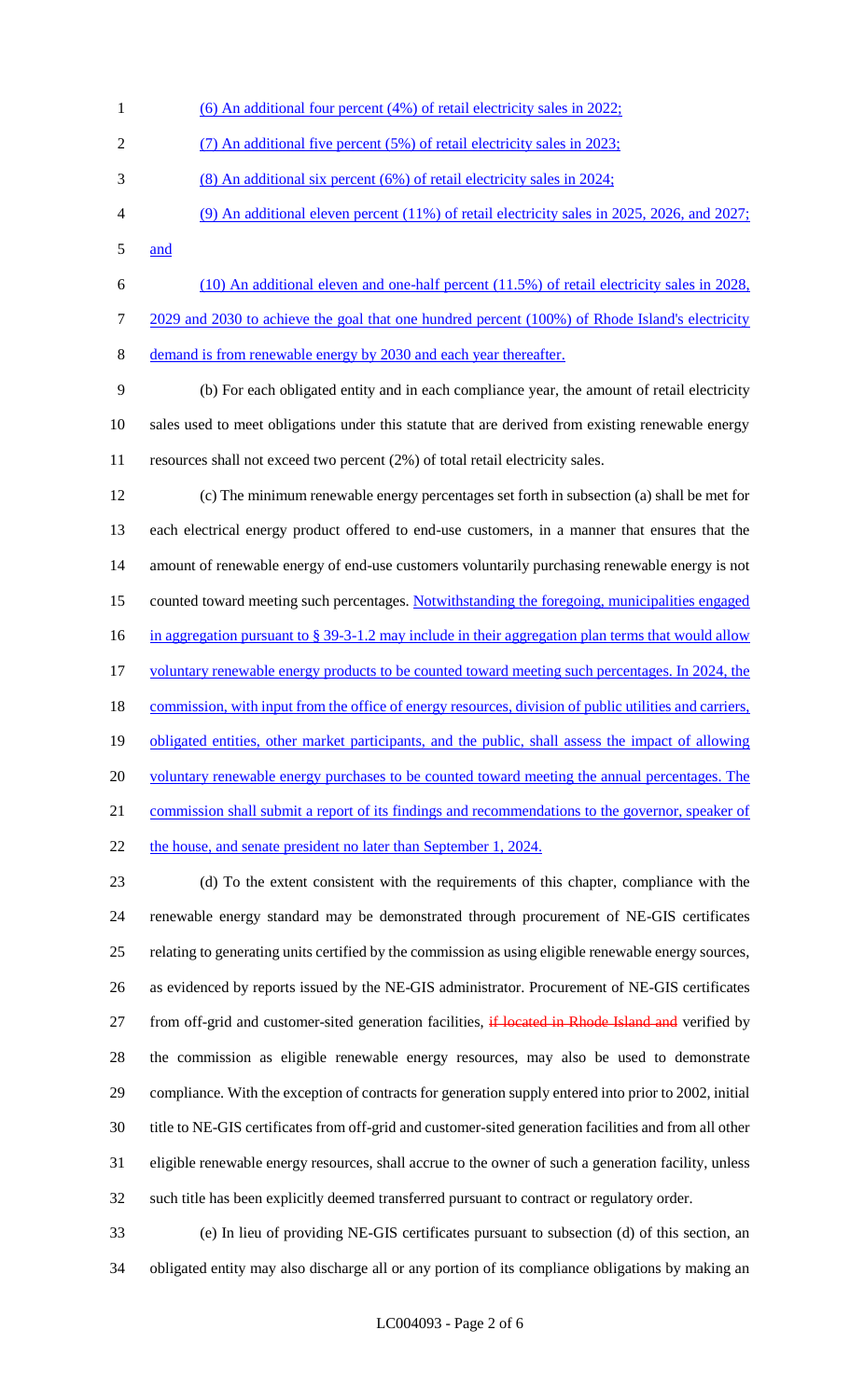alternative compliance payment to the renewable energy development fund established pursuant to

§ 39-26-7.

**39-26-6. Duties of the commission.**

(a) The commission shall:

 (1) Develop and adopt regulations on or before December 31, 2005, for implementing a renewable energy standard, which regulations shall include, but be limited to, provisions for:

 (i) Verifying the eligibility of renewable energy generators and the production of energy from such generators, including requirements to notify the commission in the event of a change in a generator's eligibility status.

 (ii) Standards for contracts and procurement plans for renewable energy resources to achieve the purposes of this chapter.

 (iii) Flexibility mechanisms for the purposes of easing compliance burdens; facilitating bringing new renewable resources on-line; and avoiding and/or mitigating conflicts with state-level source disclosure requirements and green marketing claims throughout the region; which flexibility mechanisms shall allow obligated entities to: (A) Demonstrate compliance over a compliance year; 16 and (B) Bank excess compliance for two (2) subsequent compliance years, capped at thirty percent 17 (30%) of the current year's obligation; and (C) Allow renewable energy generated during 2006 to 18 be banked by an obligated entity as early compliance, usable towards meeting an obligated entity's 19 2007 requirement. Generation used for early compliance must result in the retirement of NE-GIS 20 certificates in a reserved certificate account designated for such purposes.

 (iv) Annual compliance filings to be made by all obligated entities within one month after NE-GIS reports are available for the fourth (4th) quarter of each calendar year. All electric-utility- distribution companies shall cooperate with the commission in providing data necessary to assess the magnitude of obligation and verify the compliance of all obligated entities.

 (2) Authorize rate recovery by electric-utility-distribution companies of all prudent incremental costs arising from the implementation of this chapter, including, without limitation: the purchase of NE-GIS certificates; the payment of alternative compliance payments; required 28 payments to support the NE-GIS; assessments made pursuant to § 39-26-7(c); and the incremental costs of complying with energy source disclosure requirements.

 (3) Certify eligible renewable energy resources by issuing statements of qualification within ninety (90) days of application. The commission shall provide prospective reviews for applicants seeking to determine whether a facility would be eligible.

 (4) Determine, on or before January 1, 2019, and every fifth year thereafter, the adequacy 34 of renewable energy supplies to meet the increase in the percentage requirement of energy from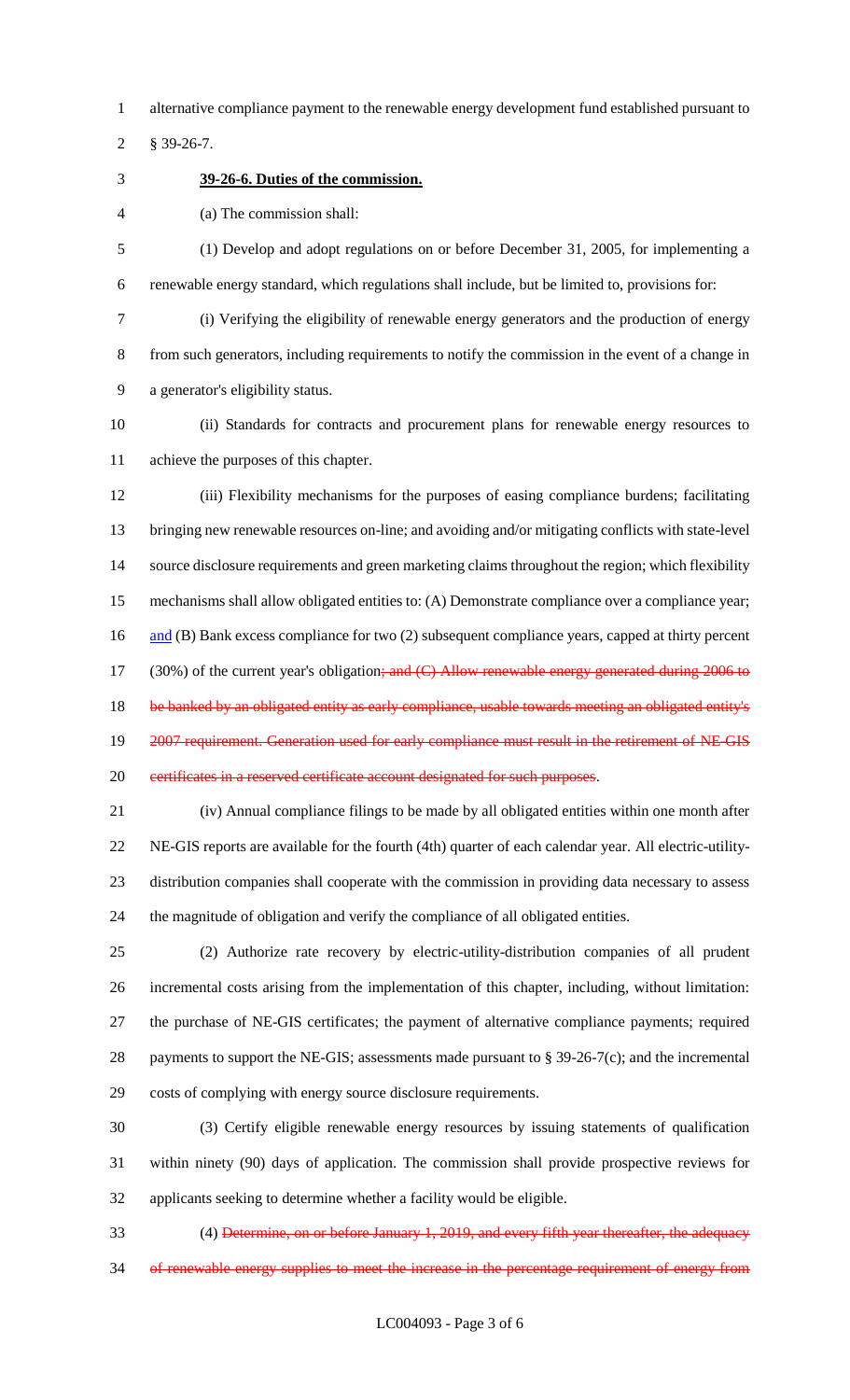1 renewable energy resources to go into effect the following year. In the event that the commission determines an inadequacy of supplies for scheduled percentage increases, the commission shall delay all or a part of the implementation of the scheduled percentage increase, until such time that 4 the commission determines that the supplies are adequate to achieve the purposes of this chapter.

 (5) Establish sanctions for those obligated entities that, after investigation, have been found to fail to reasonably comply with the commission's regulations. No sanction or penalty shall relieve or diminish an obligated entity from liability for fulfilling any shortfall in its compliance obligation; provided, however, that no sanction shall be imposed if compliance is achieved through alternative compliance payments. The commission may suspend or revoke the certification of generation units, certified in accordance with subsection (a)(3) above, that are found to provide false information or 11 that fail to notify the commission in the event of a change in eligibility status or otherwise comply with its rules. Financial penalties resulting from sanctions from obligated entities shall not be recoverable in rates.

 (6) Report, by February 15, 2006, and by February 15 each year thereafter, to the governor, the speaker of the house, and the president of the senate on the status of the implementation of the renewable energy standards in Rhode Island and other states, and which report shall include in 2009, and each year thereafter, the level of use of renewable energy certificates by eligible renewable energy resources and the portion of renewable energy standards met through alternative 19 compliance payments, and the amount of rate increases authorized pursuant to subsection (a)(2).

 (b) Consistent with the public policy objective of developing renewable generation as an option in Rhode Island, and subject to the review and approval of the commission, the electric distribution company is authorized to propose and implement pilot programs to own and operate no more than fifteen megawatts (15 MW) of renewable-generation demonstration projects in Rhode Island and may include the costs and benefits in rates to distribution customers. At least two (2) demonstration projects shall include renewable generation installed at, or in the vicinity of nonprofit, affordable-housing projects where energy savings benefits are provided to reduce electric bills of the customers at the nonprofit, affordable-housing projects. Any renewable- generation proposals shall be subject to the review and approval of the commission. The commission shall annually make an adjustment to the minimum amounts required under the renewable energy standard under this chapter in an amount equal to the kilowatt hours generated by such units owned by the electric distribution company. The electric and gas distribution company shall also be authorized to propose and implement smart-metering and smart-grid demonstration projects in Rhode Island, subject to the review and approval of the commission, in order to determine the effectiveness of such new technologies for reducing and managing energy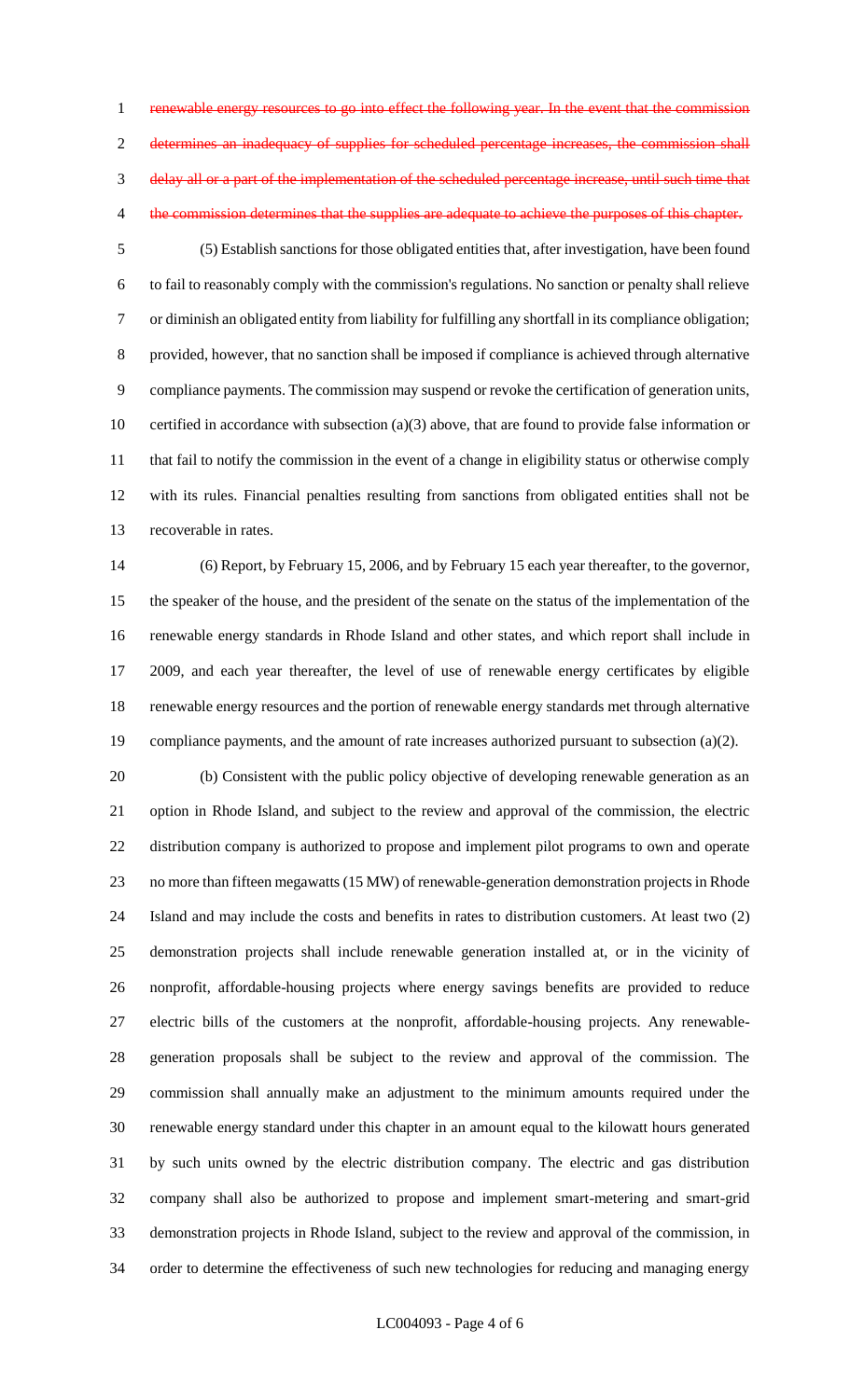- 1 consumption, and may include the costs of such demonstration projects in distribution rates to
- 2 electric customers to the extent the project pertains to electricity usage and in distribution rates to
- 3 gas customers to the extent the project pertains to gas usage.
- 4 SECTION 2. This act shall take effect upon passage.

======== LC004093 ========